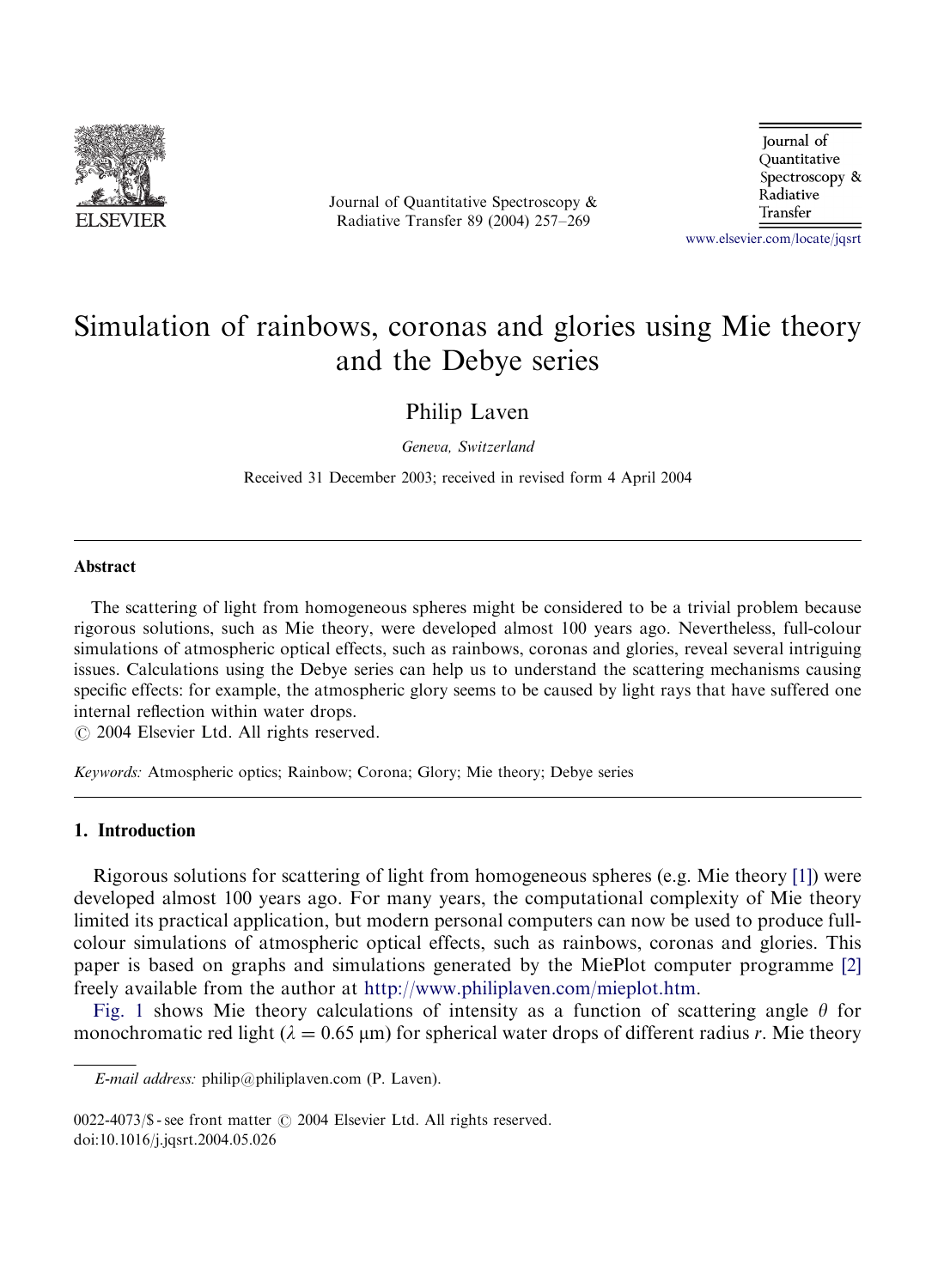<span id="page-1-0"></span>

Fig. 1. Mie theory calculations showing scattering of monochromatic light of wavelength 0.65  $\mu$ m from spherical water drops with radius  $r = 0.1 - 1000 \,\text{µm}$ .



Fig. 2. Debye series calculations showing scattering of monochromatic light of wavelength 0.65 µm from a spherical water drop with radius  $r = 100 \mu m$ .

is rigorous, but it provides no indication of the scattering mechanisms causing particular features. As shown in Fig. 2 for scattering of red light by a water drop with  $r = 100 \mu m$ , the Debye series [\[3–5\]](#page-12-0) can separate the contributions made by light rays of order p, where  $p = 0$  corresponds to external reflection and diffraction;  $p = 1$  corresponds to direct transmission through the sphere;  $p = 2$  corresponds to 1 internal reflection;  $p = 3$  corresponds to two internal reflections—and so on. For  $p \ge 1$ , the number of internal reflections is given by  $(p - 1)$ .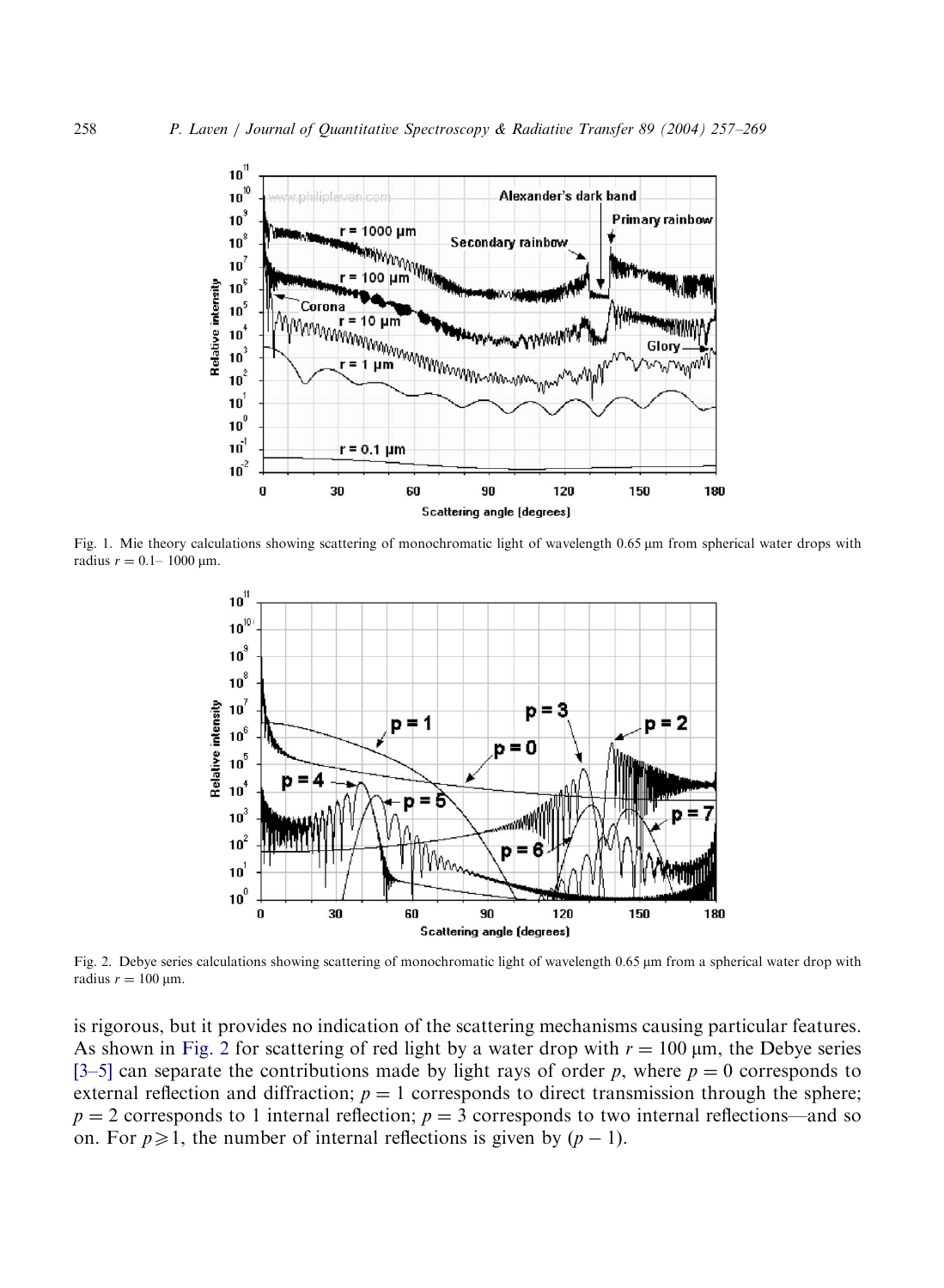As is well known from geometric optics, [Fig. 2](#page-1-0) confirms that the primary rainbow is caused by  $p = 2$  rays and that the secondary rainbow is caused by  $p = 3$  rays. It should be noted that the Debye series calculations are rigorous: Mie theory gives the same result as the vector sum of Debye series calculations for all integer values of  $p\ge 0$ .

# 2. Rainbows

Fig. 3 shows Mie theory simulations of various rainbows caused by the scattering of sunlight by spherical water drops of radius r between 10 and 500  $\mu$ m. For very small water droplets (e.g. for  $r = 10 \text{ }\mu\text{m}$ ), the rainbow (or fogbow) is almost white and not clearly defined. For  $r = 50 \text{ }\mu\text{m}$ , the



Fig. 3. (a–f) Simulations of primary and secondary rainbows caused by scattering of sunlight from spherical water drops of specified radius  $r$  (as would be seen by a 35 mm camera with a lens of 70 mm focal length).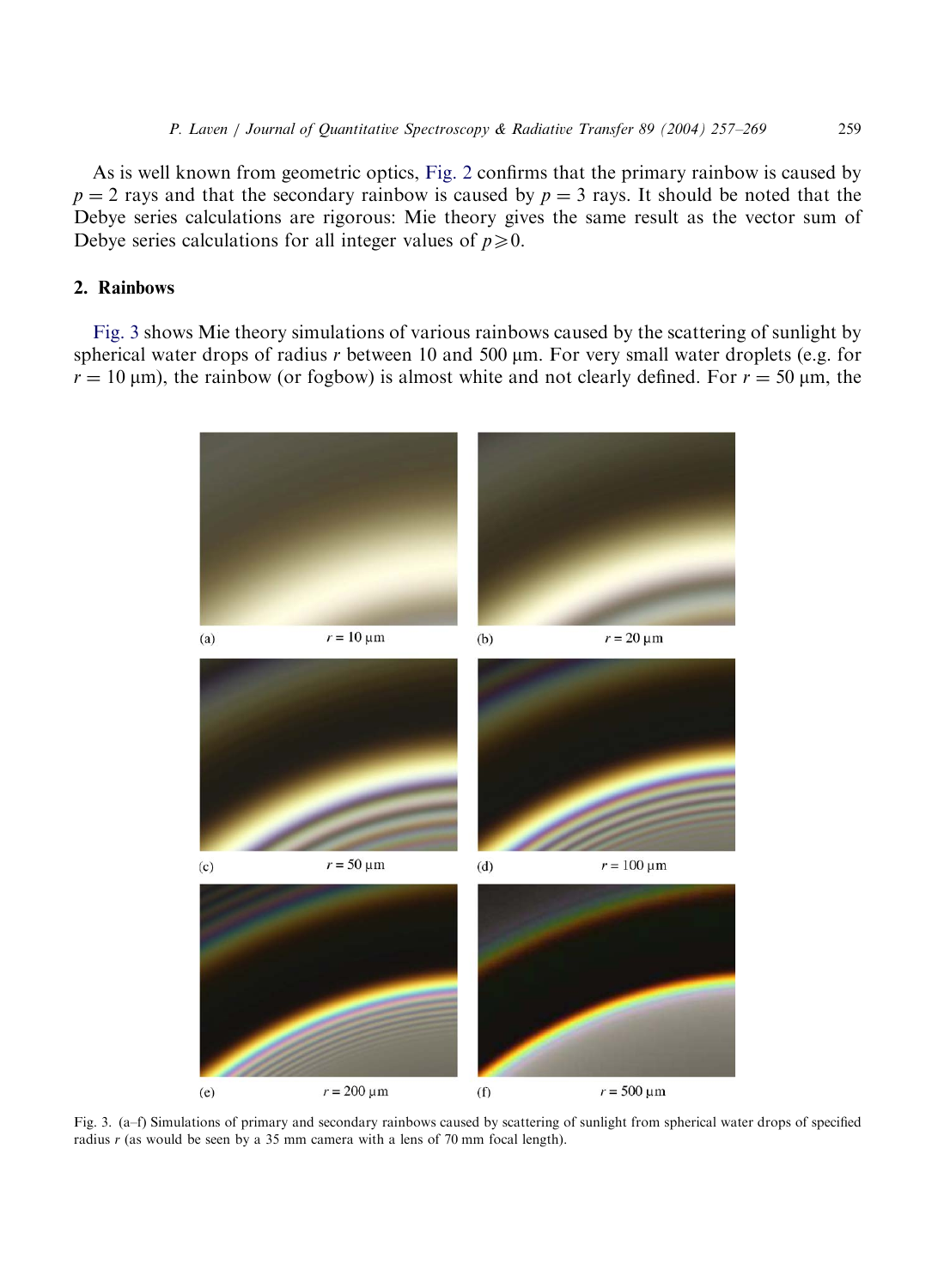primary rainbow is predominantly white with a hint of red at its outer edge. The colours of the primary rainbow become more obvious for larger drops, together with the fainter secondary rainbow and Alexander's dark band. Supernumerary arcs can be clearly seen inside the primary rainbow for  $r = 50$ , 100 and 200 km, as well as on the outside of the secondary rainbow for  $r = 100$  and 200 µm. However, the supernumerary arcs disappear for larger water drops because the angular separation between such arcs is less than the sun's apparent angular diameter of  $0.5^\circ$ .

Fig. 4 shows a graph of intensity calculated using Mie theory for scattering of sunlight from a water drop with  $r = 100 \mu m$  showing the primary and secondary rainbows. The three horizontal bars above the graph show the colours of the primary and secondary rainbows for perpendicular polarisation, parallel polarisation and for unpolarised light: note that both rainbows are strongly polarised—as indicated by the very dark bar corresponding to parallel polarisation. [Fig. 5](#page-4-0) shows an equivalent graph identifying the separate contributions due to the Debye  $p = 0, 2, 3$  and 6 terms. Comparison of Figs. 4 and [5](#page-4-0) indicates that, as expected, the primary and secondary rainbows are caused by  $p = 2$  and 3 rays, respectively, while the darkness of Alexander's dark band is determined by the  $p = 0$  term (in this case, the  $p = 0$  term is due to reflection from the exterior of the drop). Note that all of these calculations ignore the effects of multiple scattering: Gedzelman and Lock [\[6,7\]](#page-12-0) have taken account of multiple scattering in their studies of glories, cloudbows and coronas using Mie theory.

Lee [\[8\]](#page-12-0) introduced a powerful technique to illustrate how the appearance of rainbows varies with drop size. [Fig. 6](#page-4-0) shows three examples of these ''Lee diagrams'' in which each coloured point represents the colour of light scattered in a specific direction by a drop of radius r—in this case for values of r between 10 and 1000  $\mu$ m. The brightness of each vertical line of colours representing the primary rainbow caused by a drop of radius  $r$  has been normalised by the maximum



Fig. 4. Mie theory calculations showing the primary and secondary rainbows caused by scattering of sunlight from a spherical water drop with radius  $r = 100 \text{ µm}$ .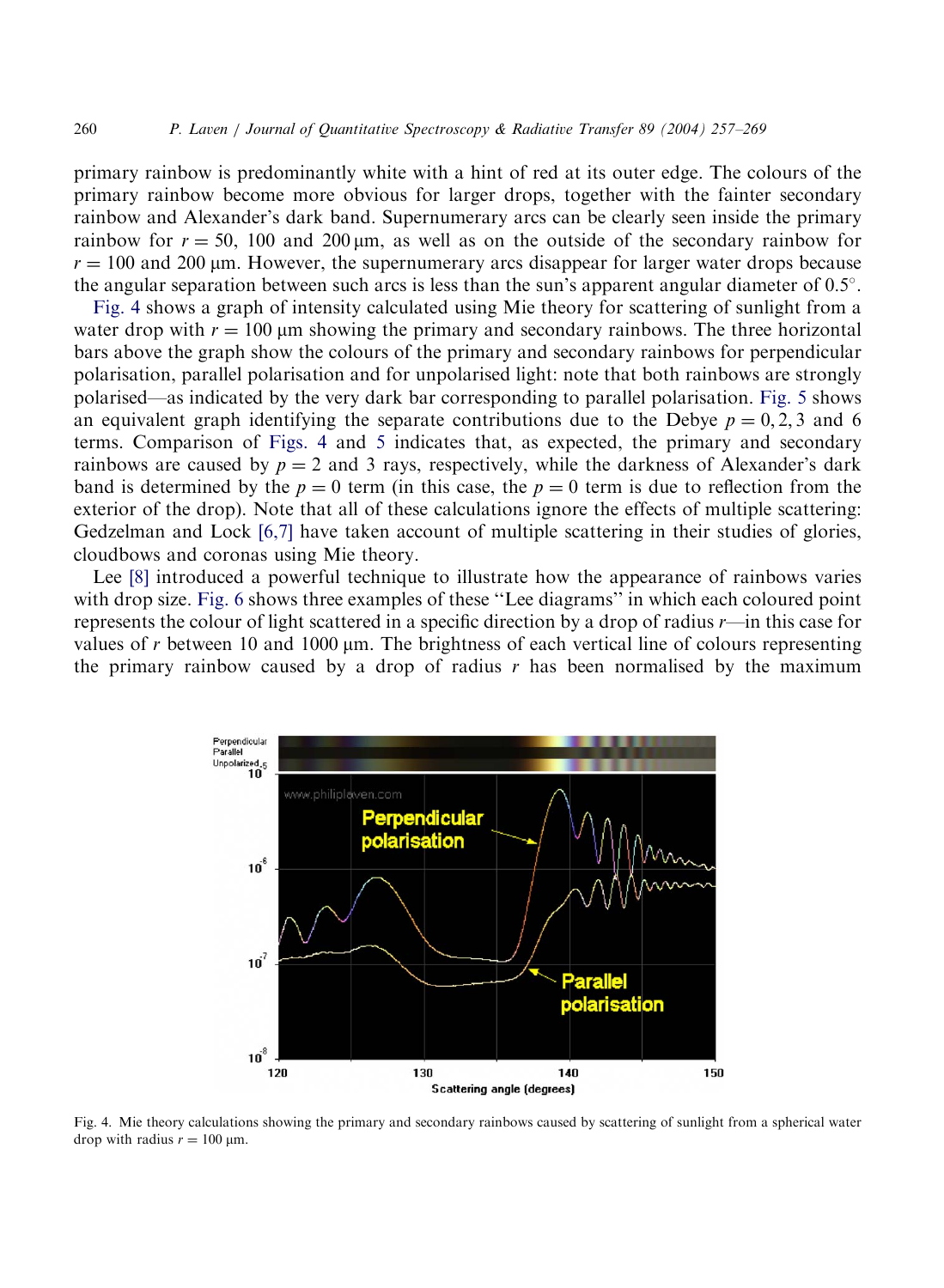<span id="page-4-0"></span>

Fig. 5. Debye series calculations showing the primary and secondary rainbows caused by scattering of sunlight from a spherical water drop with radius  $r = 100 \mu m$ .



Fig. 6. Lee diagrams showing the primary rainbow caused by the scattering of sunlight by spherical water drops as a function of radius  $r = 10 - 1000 \,\mu\text{m}$ : (a) Airy theory (7 wavelengths); (b) Mie theory (7 wavelengths) and (c) Mie theory (30–600 wavelengths).

luminance for that value of r. Fig. 6a is based on Airy theory, whereas Figs. 6b and c are based on Mie theory. Figs. 6a and b show the results of representing the continuous spectrum of sunlight by seven discrete wavelengths spaced equally between 380 and 700 nm, whereas Fig. 6c is based on a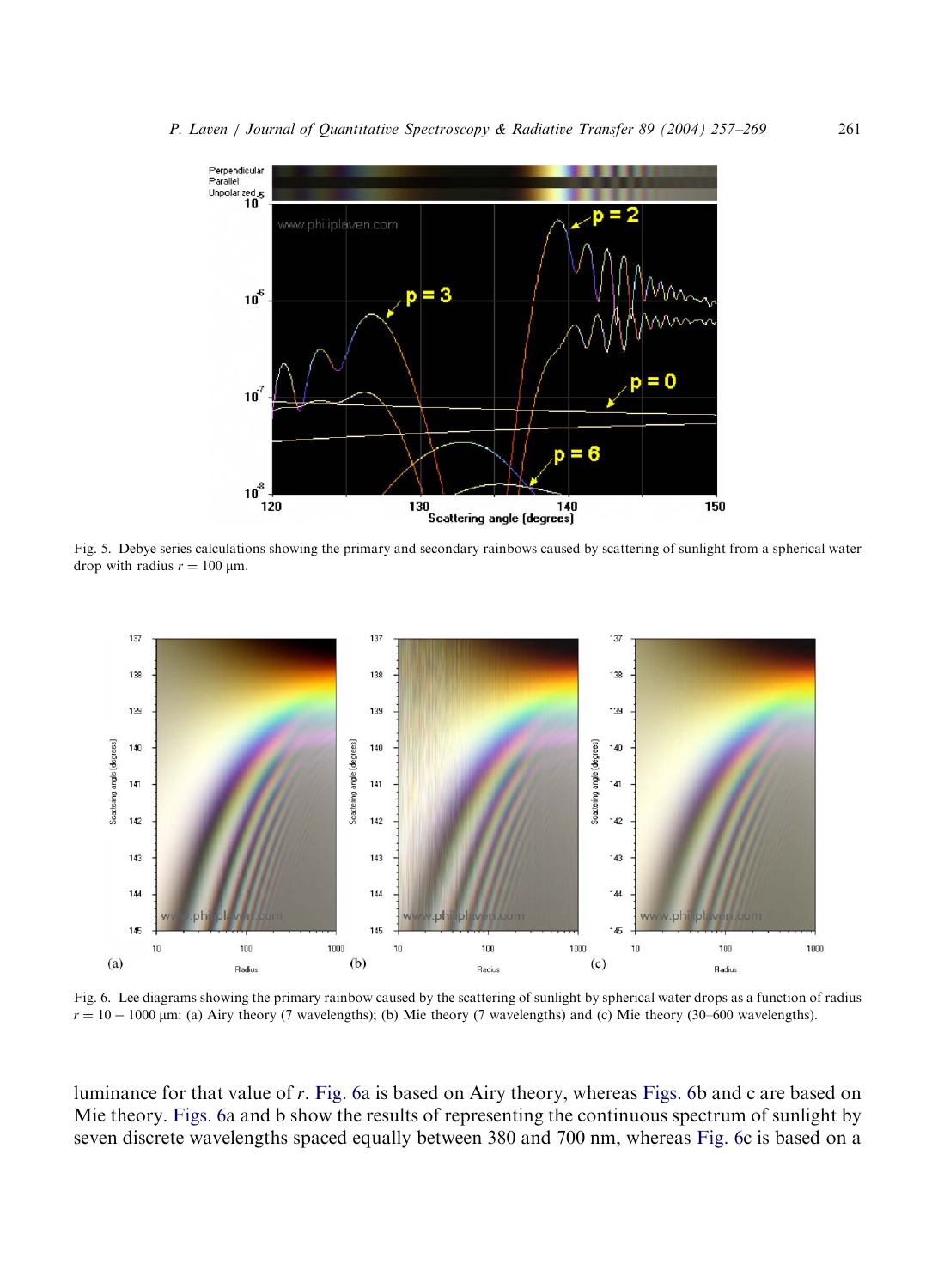<span id="page-5-0"></span>

Fig. 7. Lee diagrams for scattering of monochromatic light  $(\lambda = 0.65 \text{ \mu m})$  from spherical water drops: (a) Scattering angles between 137° and 145° for radius  $r = 10-1000 \mu m$  and (b) Expanded portion of Fig. 7a (indicated by yellow line in Fig. 7a).

much larger number (ranging from 600 wavelengths for  $r = 10 \mu m$  to 30 wavelengths for  $r > 200 \text{ }\mu\text{m}$ ).

Note that [Figs. 6](#page-4-0)a and c are very similar, whereas [Fig. 6b](#page-4-0) is affected by ''unnatural marbling'' as noted by Lee. This marbling disappears if the sun's spectrum is represented by a very large number of discrete wavelengths as in [Fig. 6c](#page-4-0)—but what happens if the number of wavelengths is reduced to one? Fig. 7a shows that the marbling becomes even more prominent for monochromatic light  $(\lambda = 0.65 \,\mu\text{m})$ . Fig. 7b, which shows an enlarged portion of Fig. 7a, indicates that the marbling is actually a set of diagonal stripes of varying brightness. As marked by the letters A, B and C, the stripes in Fig. 7b correspond to the maxima of the high-frequency ripples shown in [Fig. 8.](#page-6-0)

Although Mie theory was used to generate [Fig. 8,](#page-6-0) the complicated pattern of ripples can be explained by using geometric optics. The diagram in [Fig. 9](#page-6-0) shows three separate rays that result in a scattering angle  $\theta = 141^{\circ}$ : rays 1 and 2 undergo one internal reflection in the sphere  $(p = 2)$ , while ray 3 is reflected from the exterior of the sphere  $(p = 0)$ . As the amplitudes of rays 1 and 2 are similar, constructive interference occurs when the optical path difference between rays 1 and 2 is  $n\lambda$  (where *n* is an integer), whereas the rays almost cancel each other when the optical path difference between them is  $(n + 0.5)\lambda$ . As the path difference between rays of types 1 and 2 depends on the scattering angle, the scattered intensity varies with scattering angle  $\theta$ — as shown in [Fig. 10,](#page-7-0) where the vector sum of the  $p = 2$  contributions is plotted as the "Debye  $p = 2$ " curve, corresponding to the supernumerary arcs of the primary rainbow. The vector sum of the  $p = 0$ and 2 contributions is shown in [Fig. 10](#page-7-0) as the "Debye  $p = 2$  and 0" curve, which agrees fairly closely with the curve calculated using Mie theory—thus confirming that  $p = 0$  rays cause the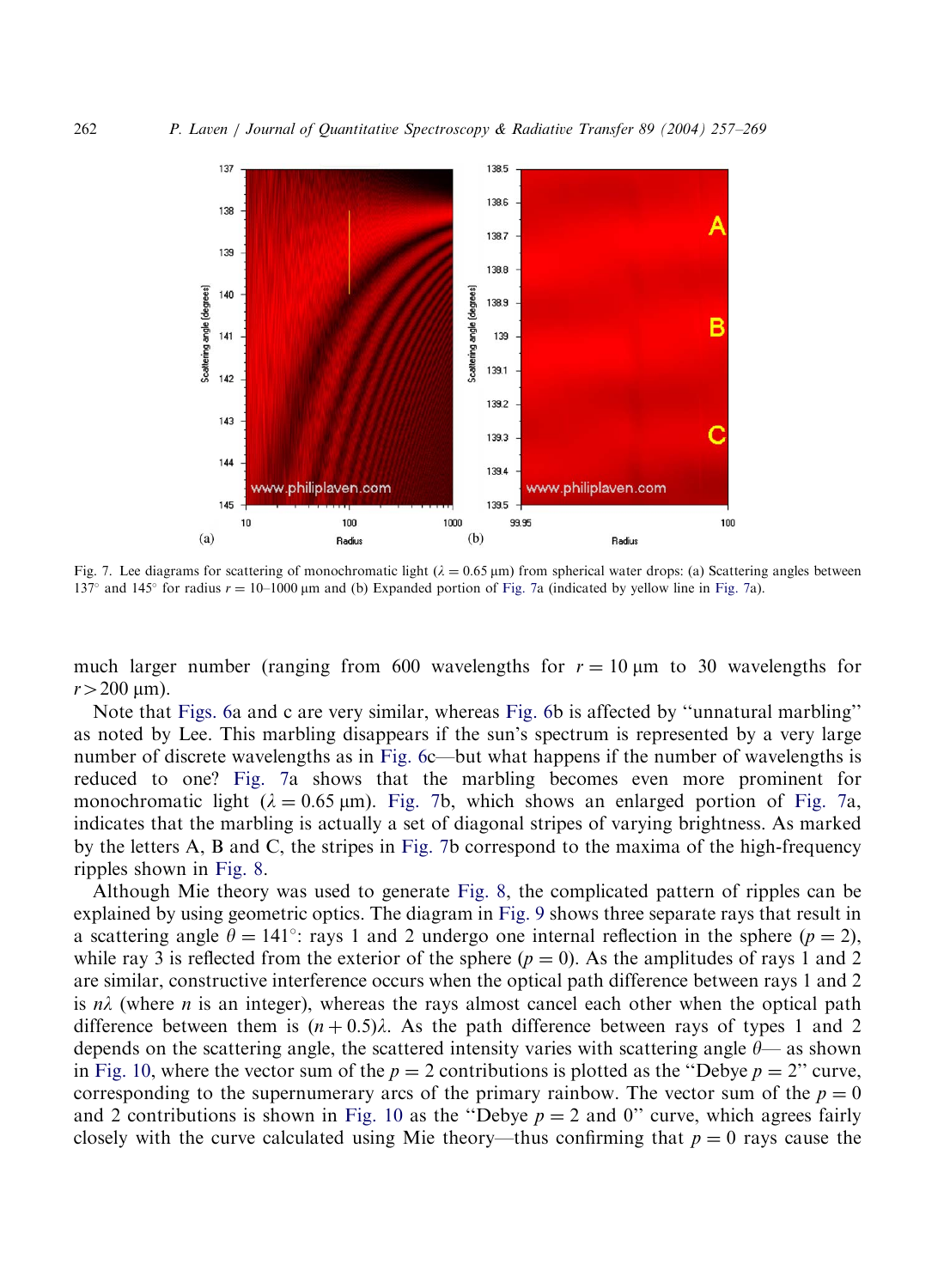<span id="page-6-0"></span>

Fig. 8. Mie theory calculations showing the primary rainbow caused by scattering of monochromatic red light  $(\lambda = 0.65 \,\mu m)$  from a spherical water drop with  $r = 100 \mu m$  (The ripples marked A, B and C correspond to the brighter stripes marked A, B and C in [Fig.](#page-5-0) [7](#page-5-0)b).



Fig. 9. Geometric ray tracing shows that, for a refractive index of 1.33257, two Debye  $p = 2$  rays (1 and 2) and one Debye  $p = 0$  ray (3) produce a scattering angle of 141 .

high-frequency ripples superimposed on the  $p = 2$  curve. As the relative phases of the  $p = 0$  and 2 rays change very rapidly as a function of  $r$  and  $\theta$ , a complicated pattern of diagonal lines appears on Lee diagrams.

Mie theory is in itself rigorous, but Lee diagrams such as [Fig. 6](#page-4-0)b indicate that simulations using Mie theory can give unreliable results—for example, where a continuous spectrum is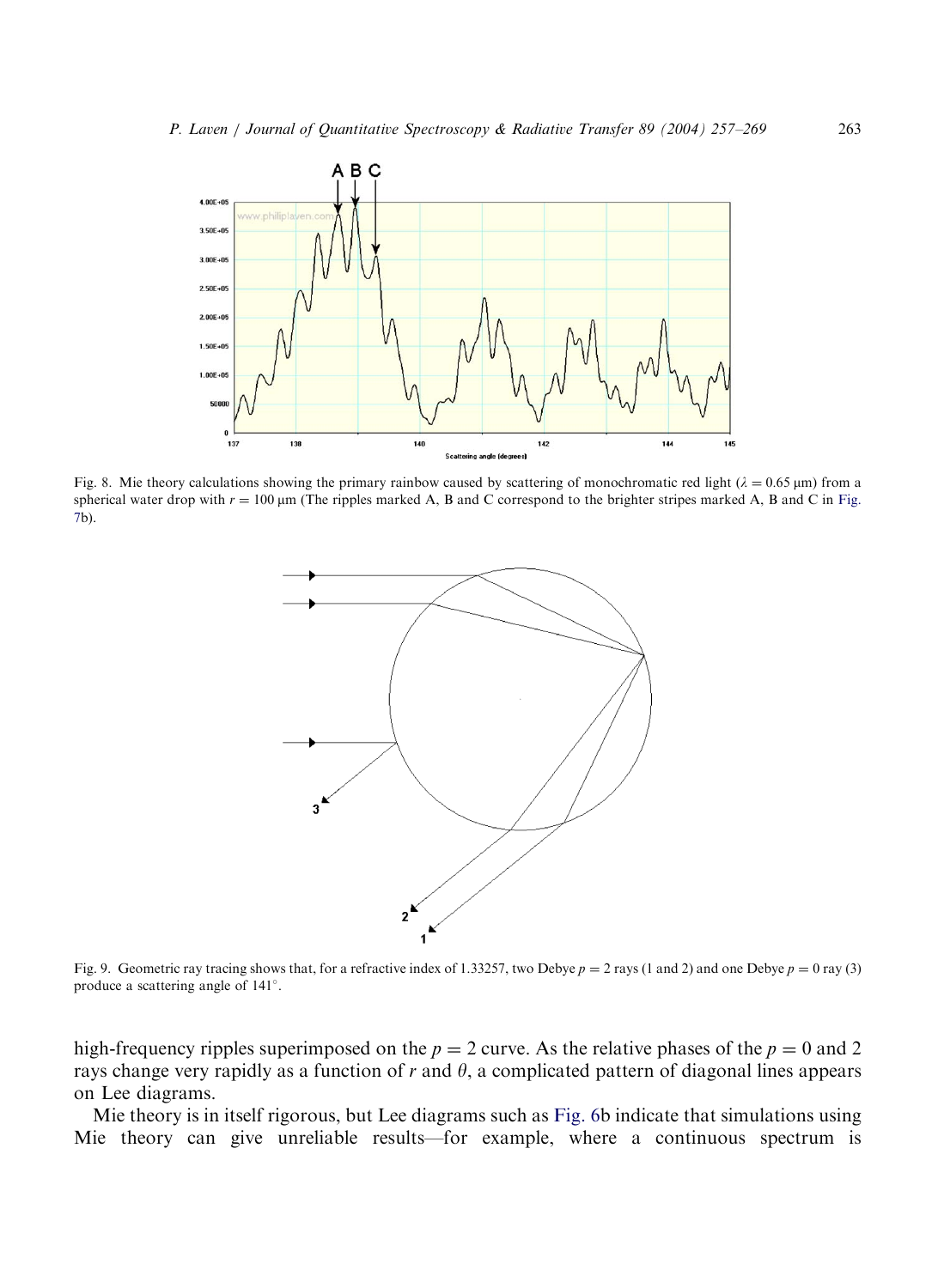<span id="page-7-0"></span>

Fig. 10. Calculations using Mie theory and the Debye series showing the primary rainbow caused by scattering of monochromatic red light  $(\lambda = 0.65 \text{ }\mu\text{m})$  from a spherical water drop with  $r = 100 \text{ }\mu\text{m}$ . N.B. The differences between "Mie" and "Debye  $p = 2$  and  $p = 0$ " curves can be explained by minor contributions from Debye  $p = 3$ ,  $p = 6$  and  $p = 7$  rays.

approximated by a few discrete wavelengths. Such problems can be avoided by using a very large number of wavelengths, but this dramatically increases the computational effort. In some respects, using Mie theory to simulate rainbows is like using ''a sledge-hammer to crack a nut'' especially as the much simpler Airy theory gives similar results with much less effort.

#### 3. Coronas

The corona often appears as a series of concentric coloured rings around a cloud-covered moon. This phenomenon is widely attributed to diffraction around small droplets of water in the clouds, but Lock and Yang [\[9\]](#page-12-0) highlighted significant differences between the diffraction model and Mie theory for simulations of the corona.

The Lee diagrams in [Fig. 11](#page-8-0) compare the diffraction model with Mie theory for scattering of sunlight from water droplets with r between 0.1 and 10  $\mu$ m. [Fig. 11a](#page-8-0) shows the results of diffraction calculations. As the brightest scattering occurs at  $\theta = 0^{\circ}$ , [Fig. 11](#page-8-0)a contains little information because the corona is very much darker than the forward scattered light—and computer displays cannot reproduce the necessary large dynamic range. To overcome this problem, the brightness of [Fig. 11b](#page-8-0) has been increased by a factor of 10 so that the top part of it is ''over-exposed'', but the colours of the corona become visible. The data from [Fig. 11](#page-8-0)a have been re-plotted in [Fig. 11c](#page-8-0) so as to remove the brightness information, instead showing the saturated colour of each pixel. This shows that, according to the diffraction model, the sequence of colours in the corona is independent of  $r$ . As the outer rings tend towards white, [Fig. 11](#page-8-0)c suggests that no more than two rings of the corona will be visible even under optimum viewing conditions. Although diagrams based on saturated colours (such as [Fig. 11](#page-8-0)c) are useful for comparing colours, it must be emphasised that they do not represent the appearance of scattered light.

Looking now at the equivalent diagrams ([Figs. 11](#page-8-0)d–f) produced using Mie theory, the key difference between [Figs. 11a](#page-8-0) and d is that, for r between 0.5 and 2  $\mu$ m, Mie theory predicts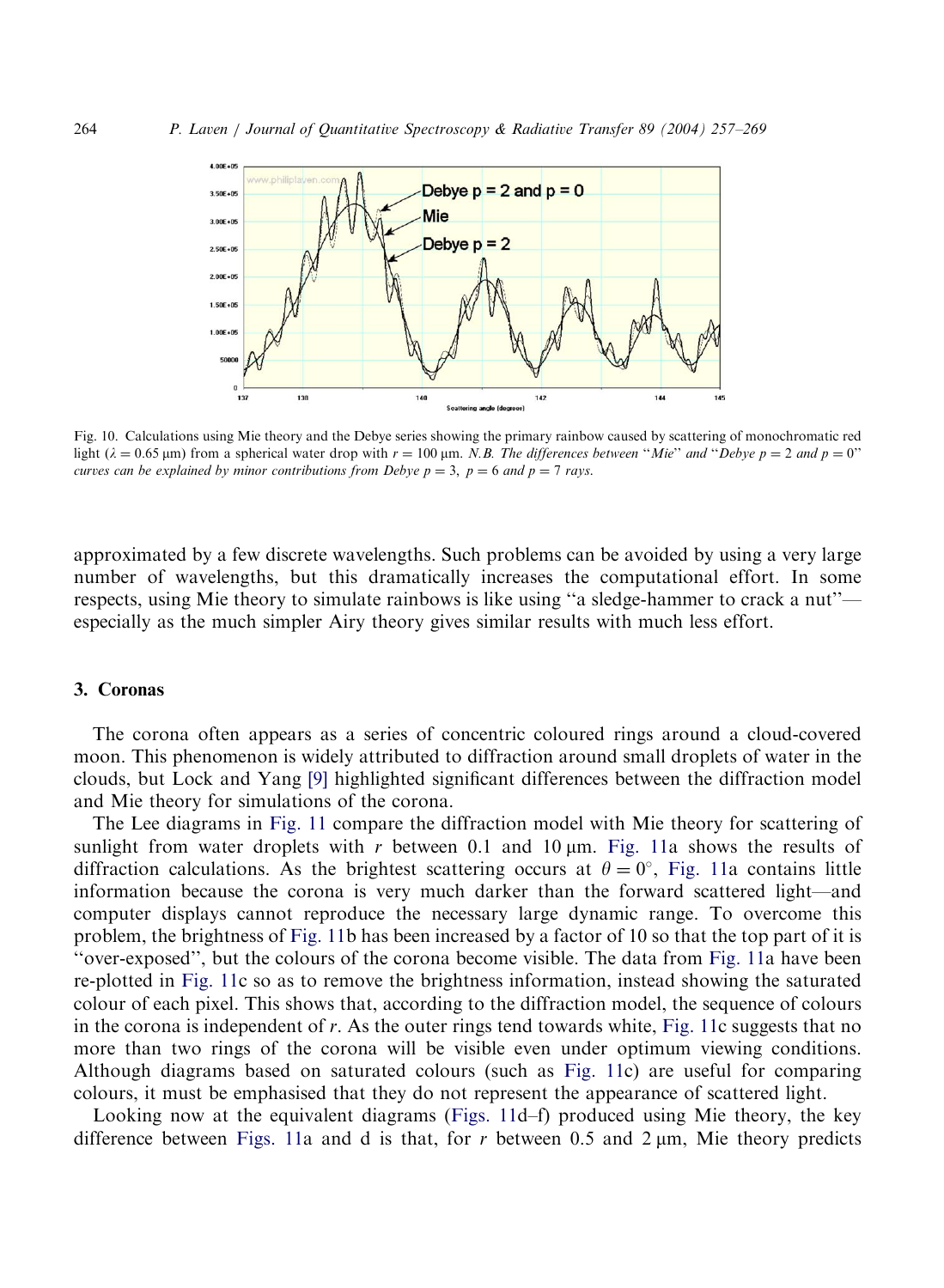<span id="page-8-0"></span>

Fig. 11. Lee diagrams showing the corona caused by the scattering of sunlight by spherical water drops as a function of radius  $r = 0.1 - 1000 \,\mu\text{m}$ : (a) diffraction, (b) diffraction (brightness  $\times$  10), (c) diffraction (saturated colours), (d) Mie theory, (e) Mie theory (brightness  $\times$  10) and (f) Mie theory (saturated colours).

uniform bands of colour at scattering angles  $\theta$  of less than about 8°: for example, red for  $r = 0.8$ and 1.6  $\mu$ m and violet for  $r = 1 \mu$ m. Comparison of Figs. 11b and e shows that Mie theory produces very complex patterns for  $r < 3 \mu$ m. Comparison of Figs. 11c and f indicates that Mie theory and diffraction calculations produce similar results for  $r>5 \mu m$ , but the diffraction model is totally inadequate for  $r < 3$  µm. Fig. 11f also confirms the findings of Gedzelman and Lock [\[7\]](#page-12-0)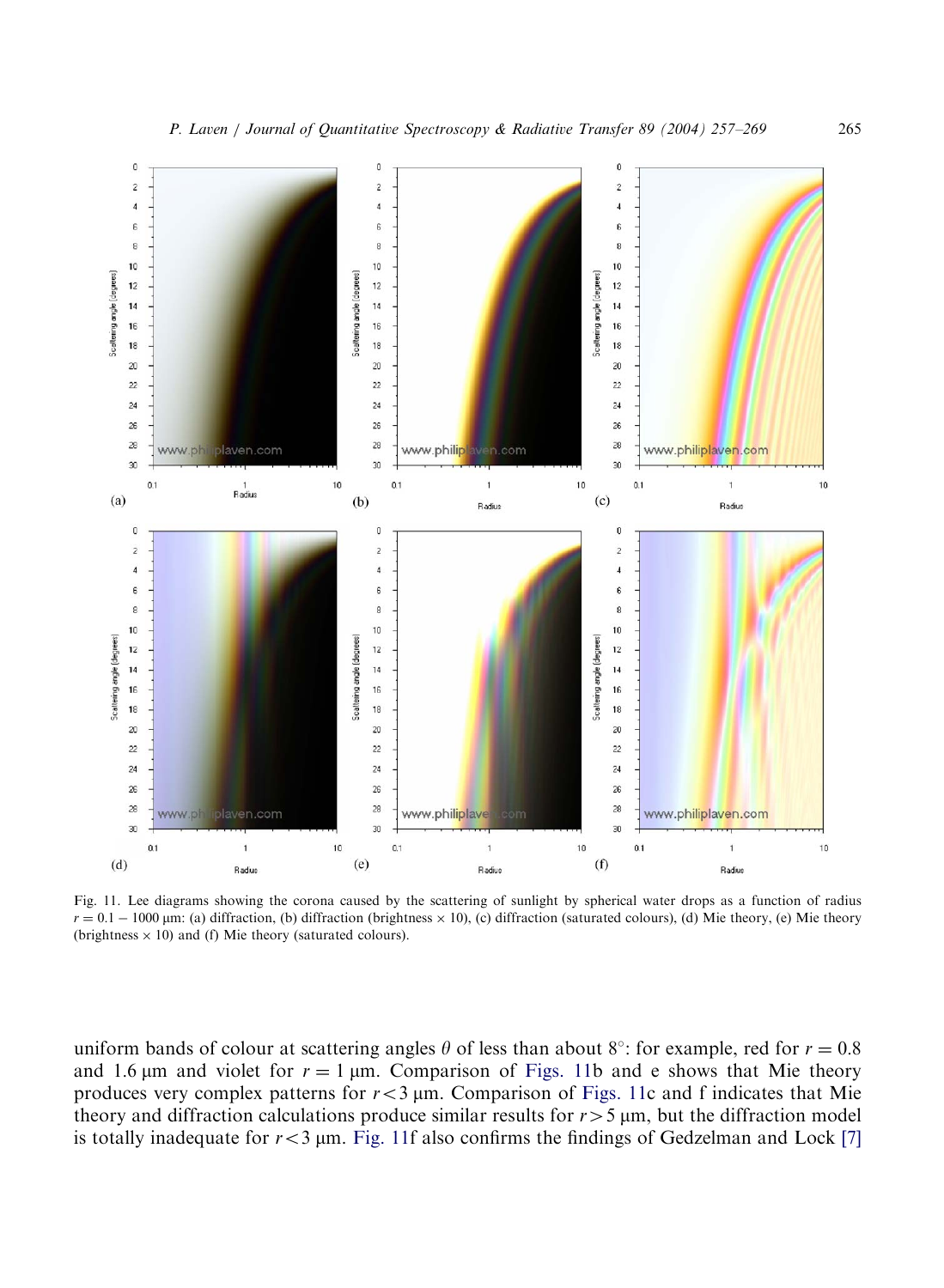<span id="page-9-0"></span>who reported that "The sequence of corona colours changes rapidly for small droplets but becomes fixed once droplet radius exceeds about  $6 \mu m$ ".

An enlarged portion of [Fig. 11f](#page-8-0) is shown in Fig. 12, where there seem to be ''islands'' of fairly uniform colour. The boundaries between many of these islands are often white lines—which merge with other white lines at various points in the diagram. What causes these complicated patterns of colours? The Debye series can help us to understand the scattering mechanisms: [Fig.](#page-10-0) [13](#page-10-0) indicates that the Mie theory curve for  $r = 2 \mu m$  is essentially the sum of the Debye  $p = 0$  and 1 terms—corresponding to diffraction around the sphere and transmission through the sphere, respectively. The Mie curve for  $r = 2 \mu m$  is essentially identical to the Debye  $p = 0$  term when  $\theta$  is less than about 7°, whilst the Debye  $p = 1$  term is dominant when  $\theta$  is greater than about 15°. Between these two zones, the  $p = 0$  and 1 terms are of comparable intensity: the resulting interference between these two scattering mechanisms is the main reason for the complicated patterns of colours shown in Fig. 12. However, it is not clear what causes the uniform bands of colour at low values of  $\theta$  as depicted in [Fig. 11d](#page-8-0)—nor, indeed, whether they correspond to any optical effects observed in the atmosphere.



Fig. 12. Enlarged portion of [Fig. 11](#page-8-0)f showing saturated colours for radius  $r = 1 - 3 \mu m$ .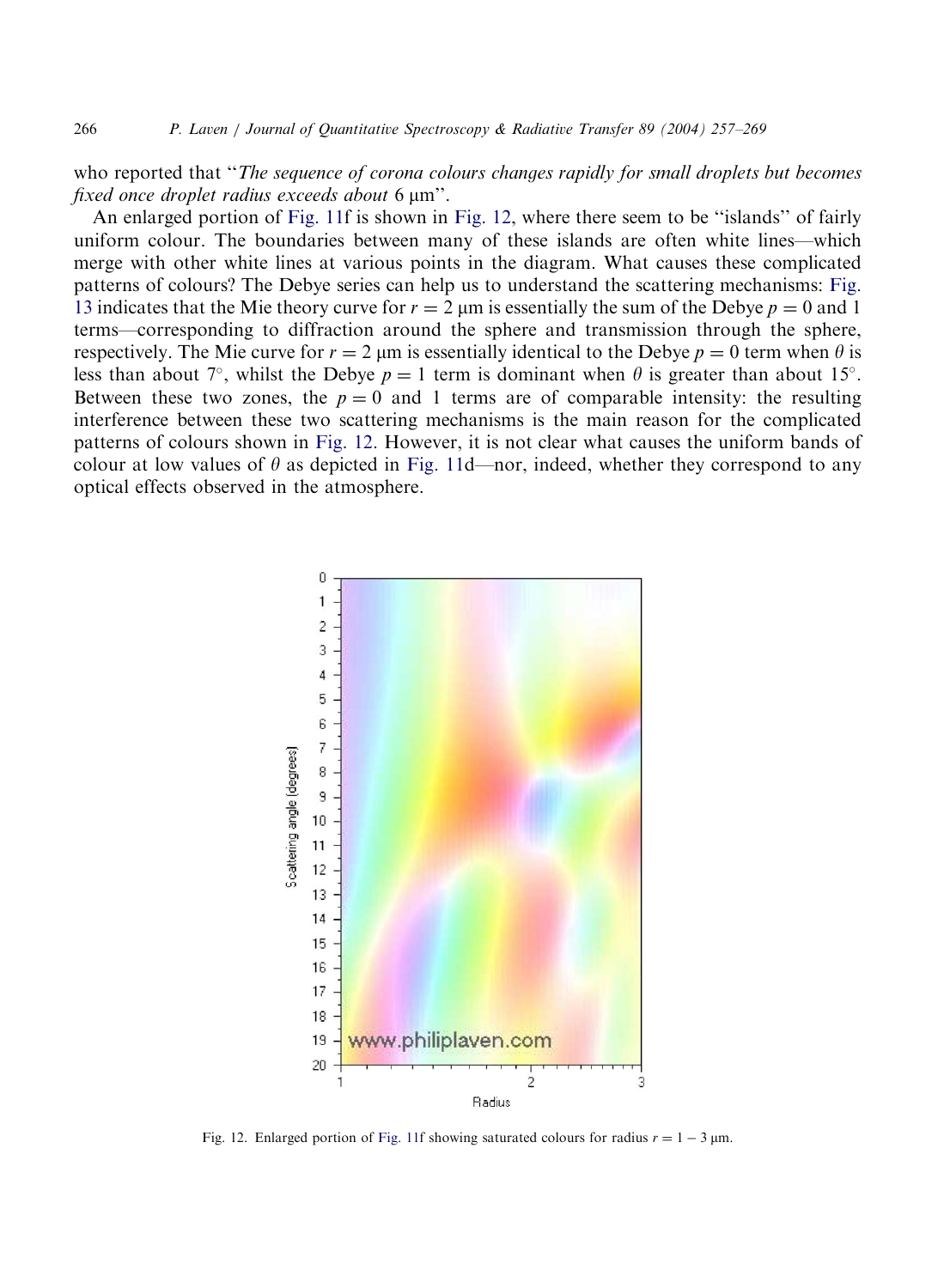<span id="page-10-0"></span>

Fig. 13. Calculations using Mie theory and the Debye series showing the corona caused by scattering of sunlight from a spherical water drop with radius  $r = 2 \mu m$ . Note that the coloured bars above the graph show saturated colours, as in [Fig. 12.](#page-9-0)

## 4. Glories

In the past, sightings of glories were rare and usually associated with the Brocken Spectre, in which a mountaineer's shadow on fog or clouds is surrounded by a series of concentric coloured rings. Nowadays, glories are seen much more frequently surrounding the shadow of an aircraft on clouds: the author has taken about 1000 pictures of glories while travelling on commercial aircraft within the last 3 years.

Glories are usually explained by lots of scientific ''arm waving''—for example, Bohren and Huffmann [\[10\]](#page-12-0) state: "Unlike the rainbow, the glory is not easy to explain, other than to say that it is a consequence of all of the thousands of terms in the scattering series, a correct but unsatisfying statement.'' Following the pioneering work in 1947 of van de Hulst [\[11\]](#page-12-0), the modern consensus is that glories are caused by a combination of surface waves and rays that have undergone many internal reflections.

Mie theory can be used to simulate glories, but it does not offer any explanation for their formation. [Fig. 14](#page-11-0) shows curves of intensity calculated using Mie theory and the Debye series for scattering of sunlight from a spherical drop of water with  $r = 10 \mu m$ . [Fig. 14](#page-11-0) shows that the Debye  $p = 2$  term (i.e. corresponding to light that has suffered one internal reflection in the sphere) is dominant in forming the glory, but substantial contributions in the vicinity of  $180^\circ$  are also made by  $p = 11, 7, 6$  and higher order terms. In practice, terms other than  $p = 2$  contribute very little to intensity of the scattered light for  $\theta < 179^\circ$ . However, with the exception of the  $p = 0$  curve (which is effectively white), the other curves show almost identical colours as a function of  $\theta$ —such as the red colours around  $177.7^{\circ}$  and  $176.2^{\circ}$ . It seems unlikely that this is a coincidence.

[Fig. 15](#page-11-0) shows two simulations of the glory caused by scattering of sunlight from a spherical drop of water with  $r = 10 \,\text{\ensuremath{\mu}}$  the left-hand side shows a simulation based only on the Debye  $p = 2$  contribution, while the right-hand side is based on Mie theory. The key difference is that, as indicated in [Fig. 14](#page-11-0), Mie theory predicts a bright white zone at the centre (i.e.  $\theta$  approaching 180 ). More importantly, both simulations produce essentially identical sequences of coloured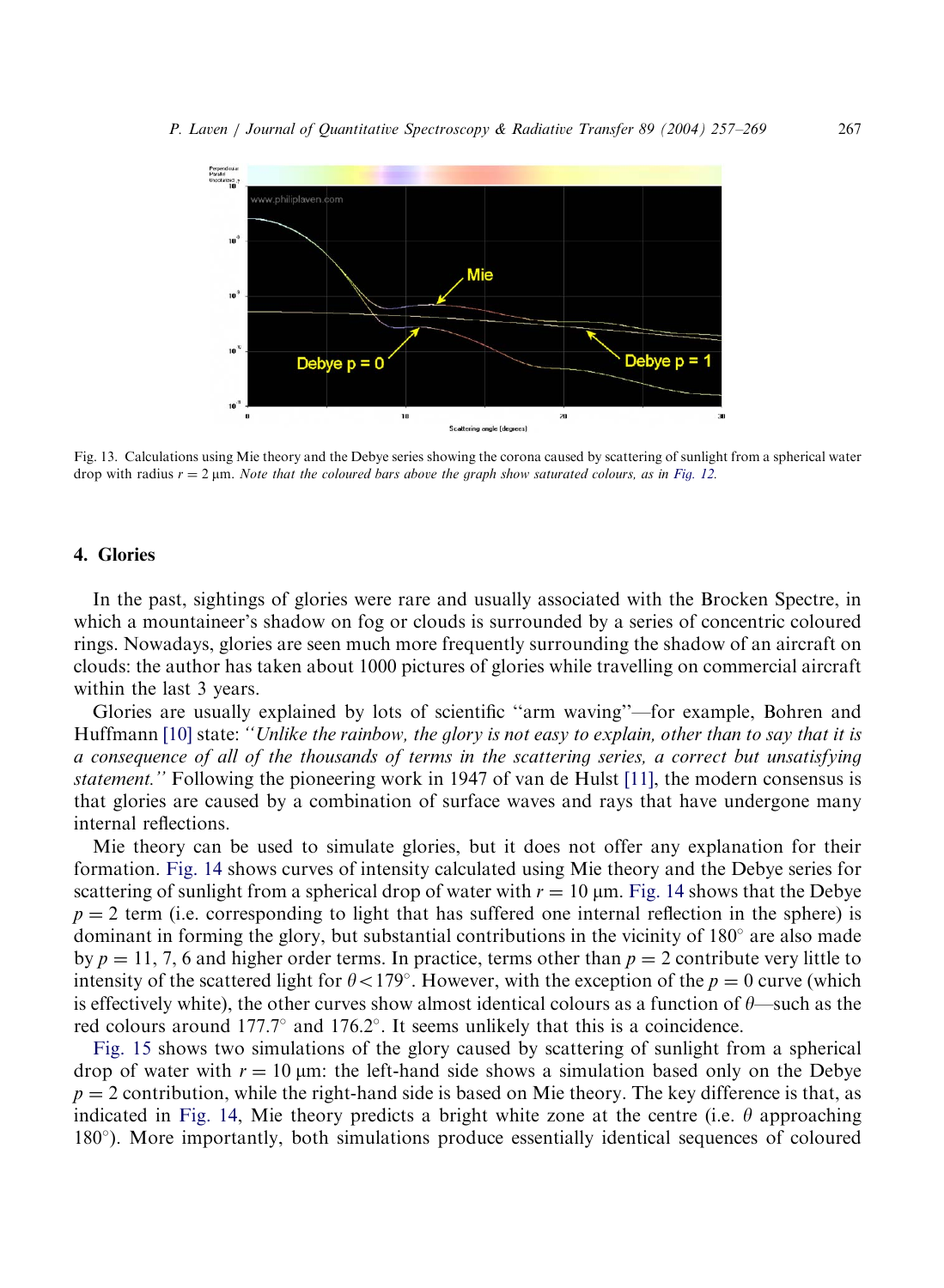<span id="page-11-0"></span>

Fig. 14. Comparison of Mie theory and Debye series calculations for scattering of sunlight from a spherical water drop with radius  $r = 10 \text{ µm}$  (n// and n<sub>1</sub> denote  $p = n$  for parallel and perpendicular polarisation, respectively).



Fig. 15. Simulations of a glory caused by scattering of sunlight from a spherical water drop with radius  $r = 10 \mu m$ : comparison of Debye series  $p = 2$  (left) and Mie theory (right) calculations. As the width of this image corresponds to an angle of about  $\pm 5^{\circ}$ , it shows scattering angles between  $175^{\circ}$  and  $180^{\circ}$ .

rings, thus confirming that the coloured rings of the atmospheric glory are primarily caused by light that has suffered only one reflection within the water drop.

#### 5. Conclusions

Although scattering of light from homogeneous spherical particles may seem to be a trivial problem, simulations of atmospheric optical effects using Mie theory indicate several unresolved issues. Diagrams mapping the scattered intensity as a function of radius r and scattering angle  $\theta$ are valuable aids to understanding scattering phenomena—especially when they highlight